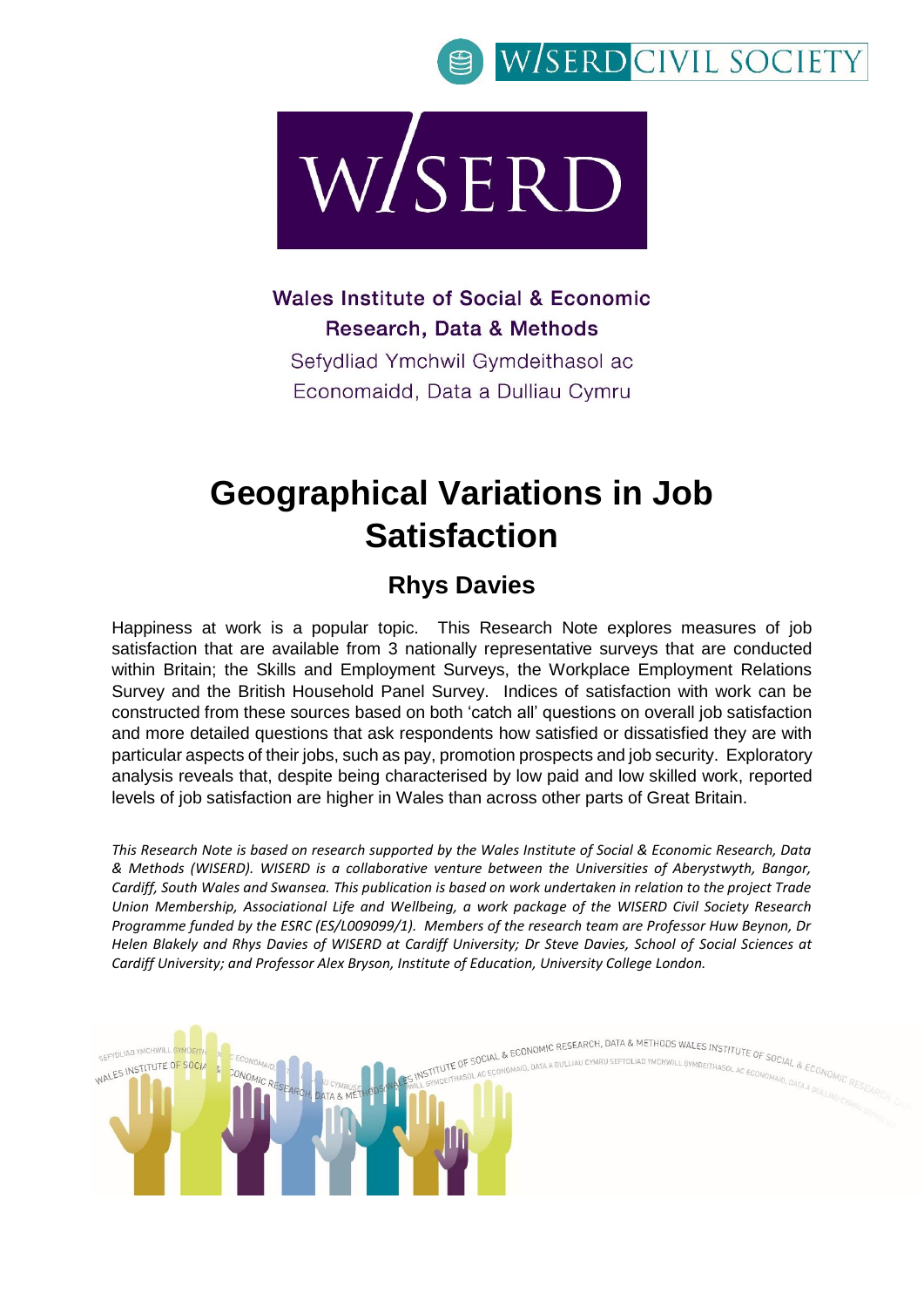### **1. Introduction<sup>1</sup>**

Since the introduction of its well-being programme in 2010, the Office for National Statistics (ONS) has introduced a number of questions into its surveys in an attempt to measure the well-being of the population in the UK. The Annual Population Survey, the largest regular household survey undertaken by the ONS, now includes a suite of questions related to subjective wellbeing. These questions ask respondents about overall levels of satisfaction with life, happiness, anxiety and the extent to which respondents thought that the things that they did in life were worthwhile. Estimates produced by the ONS suggests that results for Wales overall are on a par with other countries and regions of the UK. However, there is variation within Wales. Most notably, levels of subject well-being appear to be lower than average within the South Wales Valleys across each of these measures $2$ .

Happiness at work has also become a popular topic. The Welsh economy is characterized by a high prevalence of low paid and low skilled work, a relatively low employment rate and low value added production. In terms of wellbeing, these features could give cause for concern. Nevertheless, previous research based on the Skills and Employment Surveys during 2013 suggested that workers in Wales are more satisfied with work than their colleagues elsewhere<sup>3</sup>. This Research Note provides an overview of measures of job satisfaction that are available from labour market surveys in the UK and explores whether or not the findings of higher job satisfaction in Wales derived from the Skills and Employment Survey can be corroborated from other sources.

#### **2. Overview of Data Sources**

-

This Research Note explores utilises data from the Skills and Employment Surveys, the Workplace Employment Relations Survey and the British Household Panel Survey. The Skills and Employment Surveys are nationally representative sample surveys of working aged adults (aged 20-60) in employment. They collect survey data on the skills and employment experiences of those working in Britain, thereby making them a key and distinctive resource for research on contemporary working life. The present analysis uses

<sup>1</sup> This report may be cited as: Davies R. (2016) *Measuring Job Satisfaction Across the UK* Cardiff: *Wales Institute of Social & Economic Research, Data & Methods (WISERD)*, Cardiff University. This report, along with other titles in this series is downloadable free from WISERD at www.wiserd.ac.uk/unions

<sup>2</sup> http://www.neighbourhood.statistics.gov.uk/HTMLDocs/dvc238/index2.html

<sup>3</sup> Felstead, A, Davies, R and Jones, S (2013) *Well-being, Insecurity and Attitudes to Work in Wales: Results from the Skills and Employment Survey 2012,* Cardiff: Wales Institute for Social and Economic Research, Data and Methods, Cardiff University (*[available here](http://www.cardiff.ac.uk/__data/assets/pdf_file/0005/118715/Well-being,-Insecurity-and-Attitudes-to-Work-in-Wales_mini-report.pdf)*).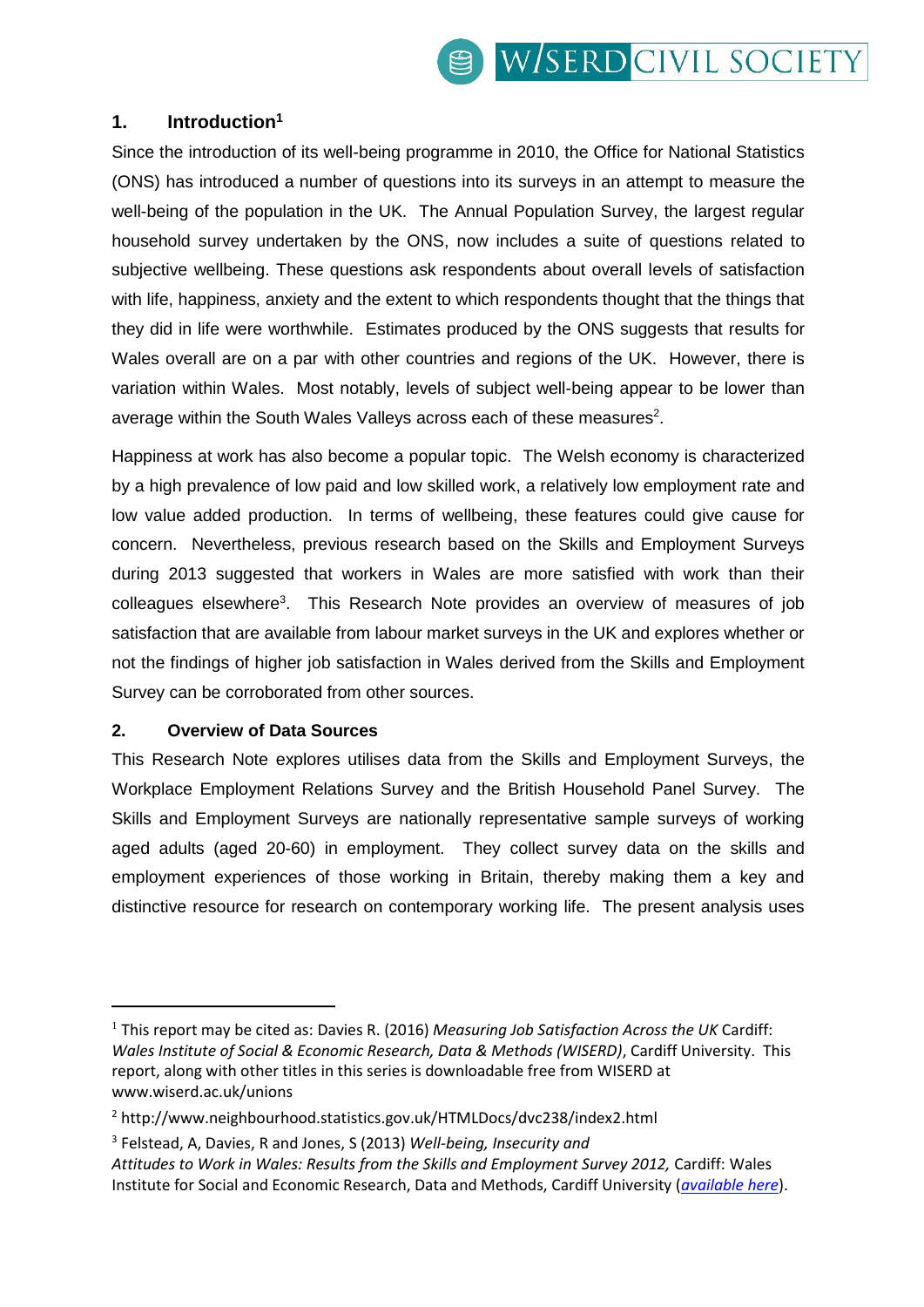# W/SERD CIVIL SOCIETY

data from the 2001 and 2006 Skills Surveys and the 2012 Skills and Employment Survey<sup>4</sup>. These surveys are conducted face to face with working adults conducted in their homes, with one eligible adult per address being selected for inclusion in the study. The 2006 and the 2012 surveys are of particular importance to understanding job satisfaction in Wales, as both surveys incorporated a Welsh booster sample. The achieved overall samples for these surveys were 4,470 in 2001; 7,787 in 2006; and 3,200 in 2012.

The Workplace Employment Relations Survey was first conducted in 1980, followed by further surveys in 1984, 1990, 1998, 2004 and most recently 2011. The present analysis utilises data from the 2004 and 2011 Surveys. The WERS surveys provide nationally representative data on the state of workplace relations and employment practices in Britain and which have been used extensively in previous studies of job satisfaction. The survey population for both studies are workplaces with at least five employees, excluding those in agriculture, hunting and forestry, fishing, mining and quarrying, private households with employed persons, and extraterritorial organizations (see Kersley et al 2006<sup>5</sup> and Van Wanrooy et al 2013<sup>6</sup> for details). Whilst most workplace data is collected via the main face-to-face interviews with managers, there is also a survey of employees that is conducted with up to 25 randomly selected employees at surveyed workplaces. Measures of job satisfaction are included in this survey of employees.

Finally, the BHPS was a panel survey which tracked individuals and households over time. The first wave of the survey conducted in 1991 contained information on approximately 5,500 households and interviewed 10,300 adults. A major development at Wave 9 (1999) was the recruitment of two additional samples to the BHPS in Scotland and Wales in order to facilitate independent country level analysis and comparisons with England post devolution. The BHPS has now been replaced and incorporated in to Understanding Society, the new UK Household Longitudinal Study. The transition from the BHPS towards Understanding Society has resulted in an interruption in the availability of annually updated panel data, with the BHPS sample first being interviewed in 2010/2011 (Wave 2) of Understanding Society. The introduction of Understanding Society also resulted in changes to the questions on job satisfaction. The present analysis therefore uses BHPS data covering the period 2001-2008.

1

<sup>4</sup> Further details of the Skills and Employment Survey series are available from

http://www.cardiff.ac.uk/research/projects/view/117804-skills-and-employment-survey-2012 <sup>5</sup> Kersley, B., Alpin, C., Forth, J., Bryson, A., Bewley, H., Dix, G. and Oxenbridge, S. (2006), Inside the Workplace: Findings from the 2004 Workplace Employment Relations Survey, London: Routledge. <sup>6</sup> Van Wanrooy, B., Bewley, H., Bryson, A., Freeth, S. Forth, J., Stokes, L. and Wood,

S. (2013) The 2011 Workplace Employment Relations Study: First Findings, London: Department for Business Innovation and Skills.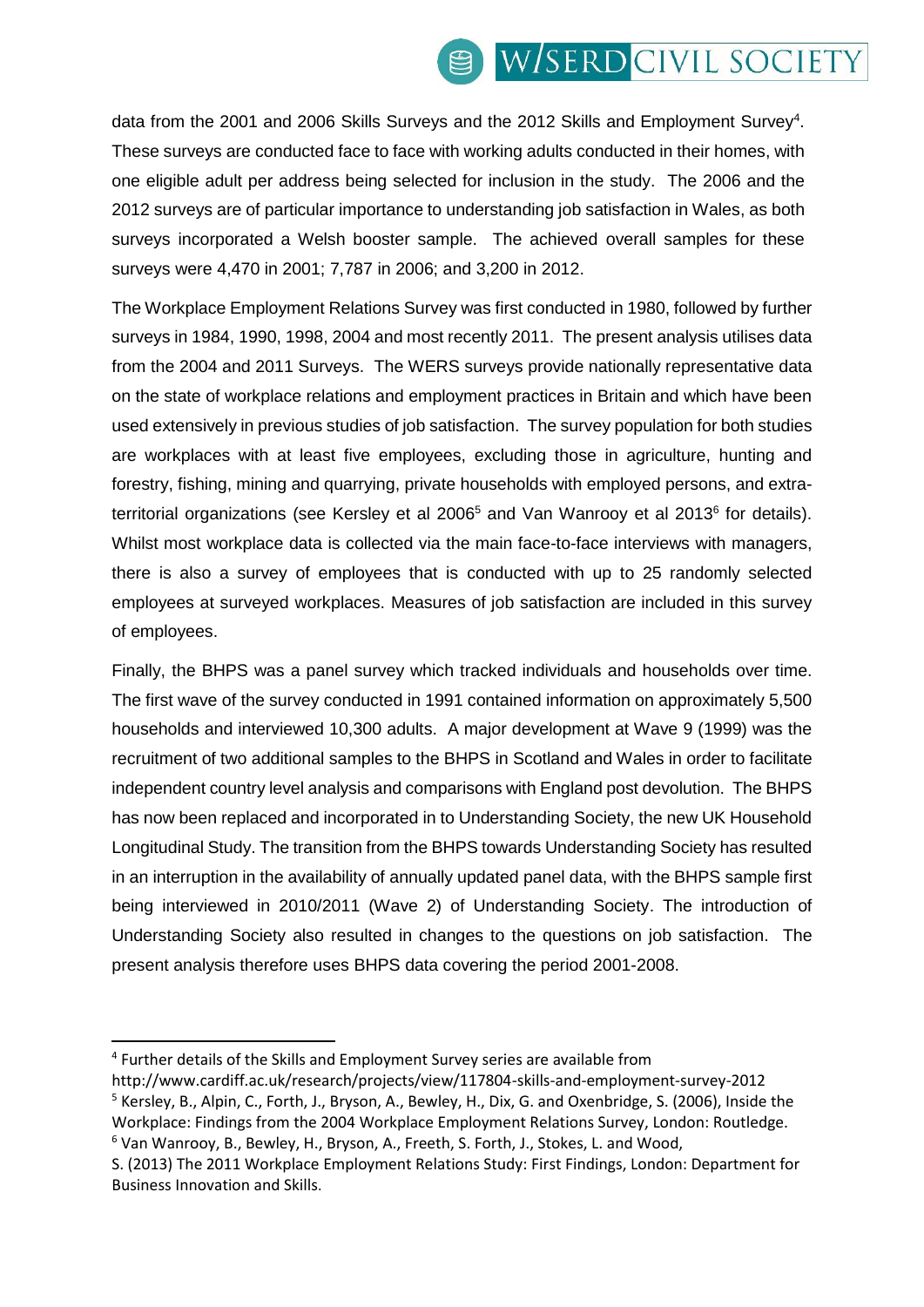#### **3. Measuring Job Satisfaction**

In terms of measuring job satisfaction, the Skills and Employment Surveys contain both a simple 'catch all' question related to overall levels of satisfaction with work (All in all, how satisfied are you with your job?) and more detailed questions that ask respondents how satisfied or dissatisfied they are with particular aspects of their jobs. The 2001 Survey only contains the 'catch all' question, whilst the 2006 and the 2012 surveys both ask respondents about 14 detailed job aspects related to pay, promotion prospects, relations with the boss, job security, opportunity to use abilities, ability to use initiative, quality of management, hours, fringe benefits, the work itself, the amount of work, variety in the work, training and the friendliness of co-workers. Respondents were asked to rate each of these on a 7 point scale ranging from 'completely satisfied' to 'completely dis-satisfied'. For the purposes of the present analysis, responses to these questions have been combined and averaged to form a 14 item index ranging from -3 ('completely dissatisfied') to +3 ('completely satisfied').

Within the Employee Questionnaire of WERS, respondents are not asked a 'catch all' question on overall levels of job satisfaction. However, respondents are asked detailed questions regarding how satisfied they are with 10 aspects of their jobs related to achievement, initiative, influence, training, opportunity to develop skills, pay, security, the work itself and involvement in decision making. Respondents were asked to rate each of these on a 5 point scale, ranging from very satisfied to very dis-satisfied. Most of these responses are captured via a single block of questions introduced by the leading question 'How satisfied are you with the following aspects of your job?' However, the question related to decision making is covered by a single question within a different section of the questionnaire. The question asks 'Overall, how satisfied are you with the amount of involvement you have in decision making at this workplace?', with respondents having previously been asked to rate how good their managers are at keeping employees informed about different aspects of work and how good they were at seeking the views of employees, responding to suggestions and allowing employees (or their representative) to influence decisions. The job aspect related to 'the opportunity to develop your skills in your job' was not included in the 2004 Survey and so for comparability is excluded from the analysis. For the purposes of the present analysis, responses to the remaining 8 questions have been re-ordered, combined and averaged to form an 8 item index ranging from -2 (`very dis-satisfied') to +2 ('very satisfied').

Finally, within the BHPS the level of detail used in questions related to job satisfaction have diminished over time. Like the SES, the BHPS did include a 'catch all' question on overall job satisfaction where respondents were asked 'All things considered, how satisfied or dissatisfied are you with your present job overall'. Respondents were asked to rate their job satisfaction on a 7 point scale, ranging from 'not satisfied at all' to 'completely satisfied'. At